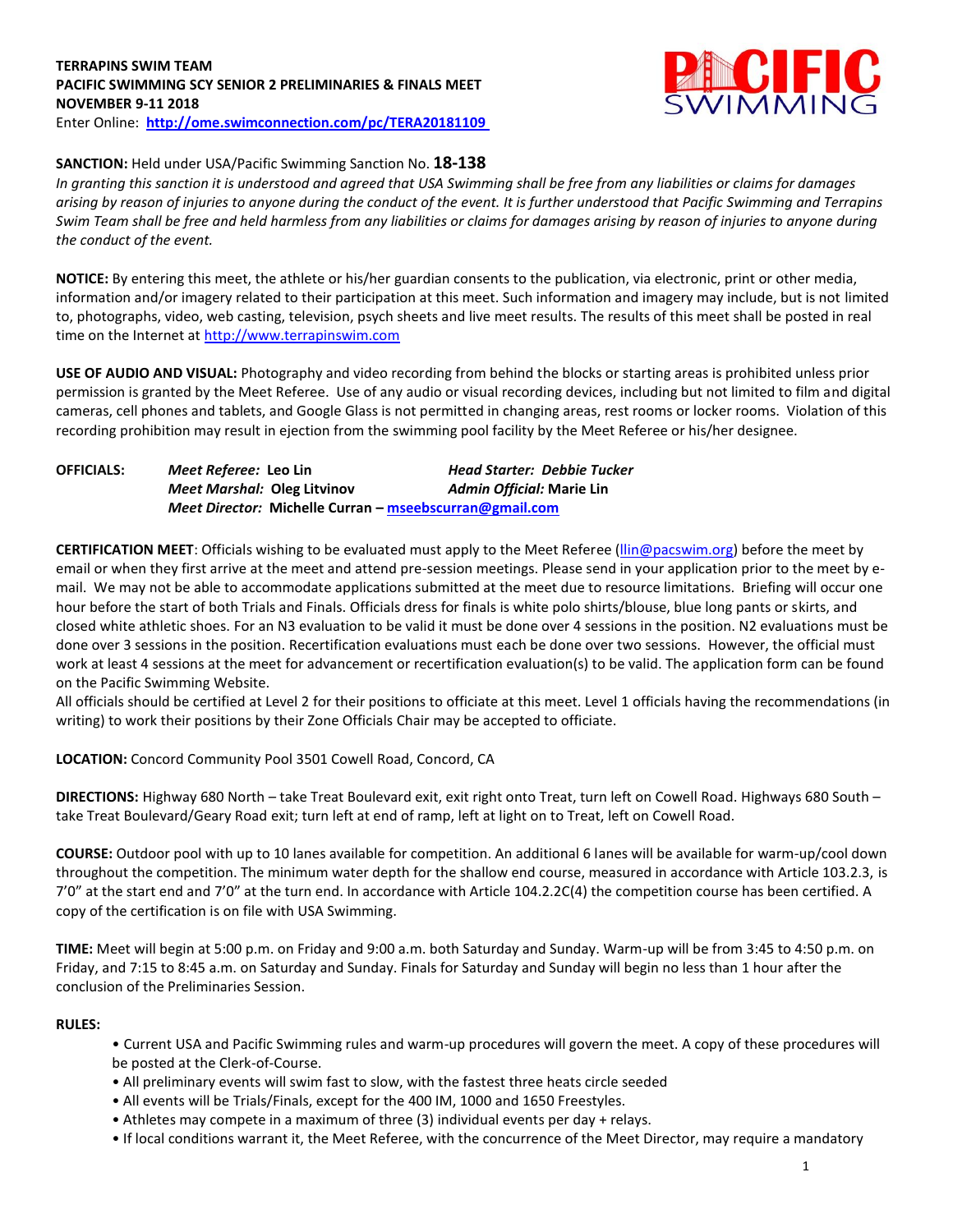scratch down. Immediate cash refunds will be made for any mandatory scratches.

- All coaches and deck officials must wear their USA Swimming membership cards in a visible manner.
- Finals will be comprised of a Championship Final, Consolation Final and Bonus Final swum in that order, with 10 athletes qualifying for each finals heat.

#### **SPECIAL RULES:**

- On Friday the 1000 Free and 400 I.M. will be swum fastest to slowest, alternating heats of women and men.
- All heats of the 1650 Free, on their respective days, will be swum fastest to slowest at the conclusion of preliminaries.
- Athletes must provide timers for the 400 I.M. and timers and counters for the 1000 & 1650 Free.
- The 1000 and 1650 will be limited to the first 40 entrants per gender in each event.
- NOTE: 1000 & 1650 Free may not be swum as a bonus event.

**UNACCOMPANIED ATHLETES:** Any USA-S athlete-member competing at the meet shall be accompanied by a USA Swimming member-coach for the purposes of athlete supervision during warm-up, competition and warm-down. If a coach-member of the athlete's USA-S Club does not attend the meet to serve in said supervisory capacity, it is the responsibility of the athlete or the athlete's legal guardian to arrange for supervision by a USA-S member-coach. The Meet Director or Meet Referee may assist the athlete in making arrangements for such supervision; however, it is recommended that such arrangements be made in advance of the meet by the athlete's USA-S Club Member-Coach.

**RACING STARTS:** Athletes shall be certified by a USA-S member-coach as being proficient in performing a racing start, or shall start the race in the water. It is the responsibility of the athlete or the athlete's legal guardian to ensure compliance with this requirement.

### **RESTRICTIONS:**

- Smoking and the use of other tobacco products is prohibited on the pool deck, in the locker rooms, in spectator seating, on standing areas and in all areas used by athletes, during the meet and during warm-up periods.
- Sale and use of alcoholic beverages is prohibited in all areas of the meet venue.
- No glass containers are allowed in the meet venue.
- Only athletes, coaches, officials, and volunteers shall be allowed on the pool deck.
- Changing into or out of swimsuits other than in locker rooms or other designated areas is prohibited.

• Destructive devices, to include but not limited to, explosive devices and equipment, firearms (open or concealed), blades, knives, mace, stun guns and blunt objects are strictly prohibited in the swimming facility and its surrounding areas. If observed, the Meet Referee or his/her designee may ask that these devices be stored safely away from the public or removed from the facility. Noncompliance may result in the reporting to law enforcement authorities and ejection from the facility. Law enforcement officers (LEO) are exempt per applicable laws.

• Operation of a drone, or any other flying apparatus, is prohibited over the venue (pools, athlete/coach areas, spectator areas and open ceiling locker rooms) any time athletes, coaches, officials and/or spectators are present.

- **ELIGIBILITY:**  Athletes shall be current members USA Swimming, and shall enter their name and registration number on their entries exactly as they are shown in their USA Swimming Registration If this is not done, it may be difficult to match the athlete with the registration and times database. The meet host shall check all athlete registrations against the SWIMS database and if not found to be registered, the Meet Director shall accept the registration at the meet (a \$10 surcharge shall be added to the regular registration fee). Duplicate registrations shall be refunded by mail.
	- Athletes under the age of 12 years are not eligible to compete.

• Athletes shall meet the Senior 2 time standards as outlined by Pacific Swimming time verification procedures. No refunds shall be given if a time cannot be proven.

• 13 & Over Athletes may enter up to two (2) bonus events. Athletes shall meet the minimum Senior Open time standard for bonus events.

- 12 year old athletes may not enter bonus events.
- Disabled athletes are welcome to attend this meet and should contact the Meet Director or Meet Referee regarding special accommodations.
- No time conversions shall be accepted.
- Entries with "NO TIME" shall be rejected.

**SEEDING:** Event seeding shall be in the following order: **SCY** conforming short course yards, non-conforming long course meters, and non-conforming short course meters - USA Swimming rules 207.11.7B. **See Rules for distance events seeding**.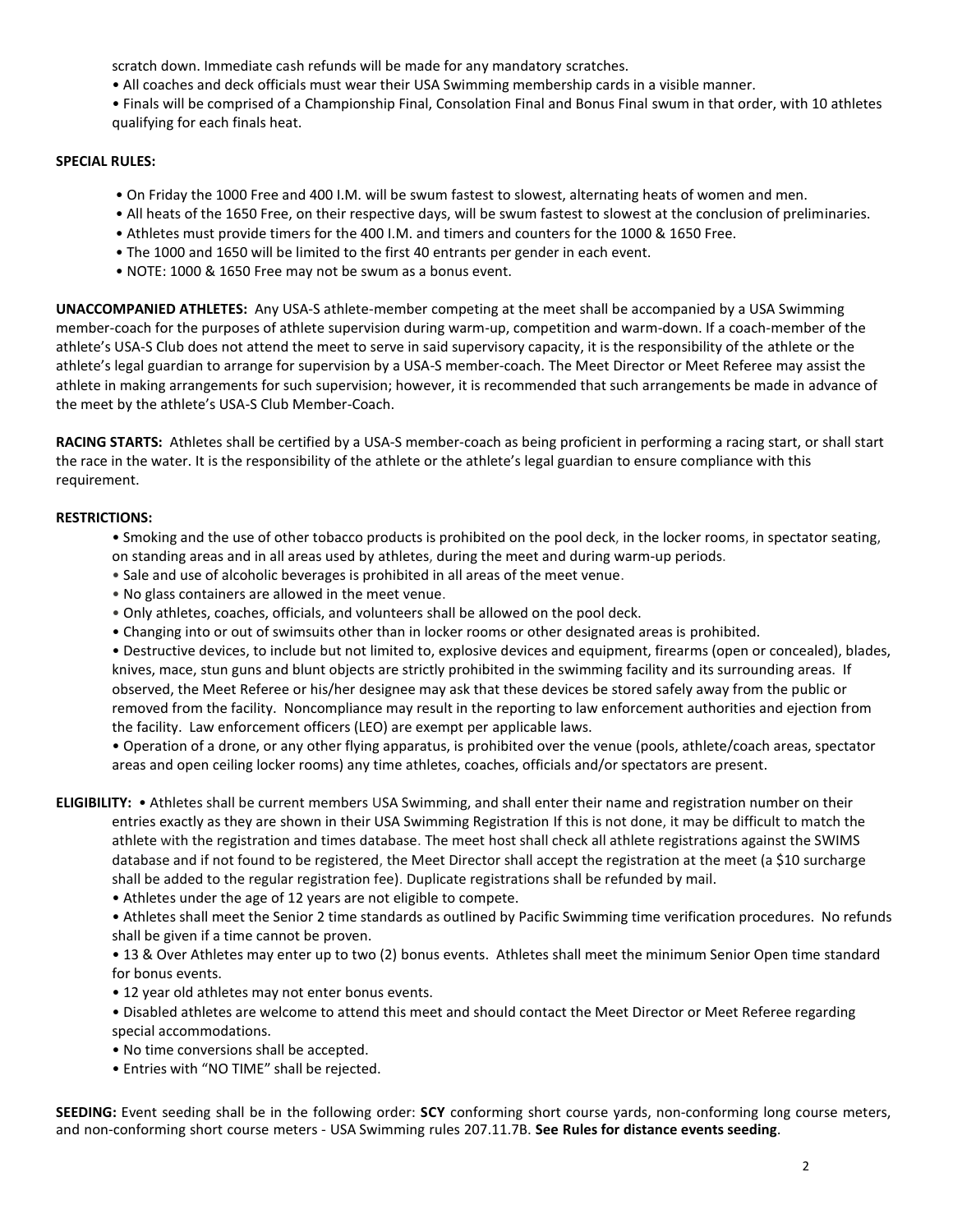**CHECK IN** - The meet shall be deck seeded. Athletes shall check-in at the Clerk-of-Course. No event shall be closed more than 30 minutes before the scheduled start of the session. Close of check‐in for all events shall be no more than 60 minutes before the estimated time of the start of the first heat of the event. Athletes who do not check-in shall not be allowed to compete in the event.

## **SCRATCH RULES:**

**PRELIMINARIES** - Athletes entered in a Preliminaries & Finals meet that is seeded on the deck that have checked in for that event, shall swim in the event unless they notify the clerk of the course before seeding for that event has begun that they wish to scratch. Failure to swim an event shall result in being barred from the rest of his/her events that day including relays. If the athlete qualified for a final before missing an event they may swim that final.

**FINALS – NON-POSITIVE CHECK-IN -** Any athlete qualifying for any level of finals in an individual event who does not wish to compete shall scratch within 30 minutes after the announcement of qualifiers. During this period, qualifiers may also notify the referee that they may not intend to compete in consolation finals or finals. In this case they shall declare their final intention within 30 minutes after the announcement of qualifiers following their last individual preliminary event. In a non-positive check-in Preliminaries & finals meet any athlete qualifying for a bonus final, consolation final or final race in an individual event who fails to show up in said bonus final, consolation final or final race prior to calling the alternate shall be barred from further competition for the remainder of the meet. If the No-Show occurs on the last day that the athlete is entered in an individual final event in the meet, and no other individual event penalty is applicable, the athlete shall then be fined \$100.00. The fine shall be increased to \$150.00 if after 30 days of receiving the letter of notification the party has not made the payment.

**ENTRY FEES:** \$7.50 per individual event plus an \$8.00 per athlete participation fee. Relay only athletes will not be charged the athlete participation fee. Relay entries are \$20.00 per relay team. Entries shall be rejected if payment is not sent at time of request. No refunds shall be made, except mandatory scratch downs.

**RELAYS**: Clubs may enter unlimited number of relays. All relays will be swum fastest to slowest. Relay entries may be mailed in or entered through Swim Connection. Relay only athletes must provide proof of USA Swimming registration. All relays will be swum in the Finals sessions. Relays only athletes must be entered on Swim Connection or using the relay only entry form. Relay entries will be accepted at the meet. Entry forms are due by 11:00 a.m. on the day the event occurs.

**ONLINE ENTRIES:** To enter online go to **<http://ome.swimconnection.com/pc/TERA20181109>** to receive an immediate entry confirmation this method requires payment by credit card. Swim Connection LLC charges a processing fee for this service, equal to \$1 per athlete plus 5% of the total Entry Fees. Please note that the processing fee is a separate fee from the Entry Fees. If you do not wish to pay the processing fee, enter the meet using a mail entry. **Entering online is a convenience, is completely voluntary, and is in no way required or expected of an athlete by Pacific Swimming.** Online entries shall be accepted through Wednesday, **October 24 2018**.

**MAILED OR HAND DELIVERED ENTRIES:** Entries shall be on the attached consolidated entry form. Forms shall be filled out completely and printed clearly with athlete's best time. Entries shall be entered using the current Pacific Swimming procedure: and postmarked by midnight, **Monday, October 22 2018** or hand delivered by 6:30 p.m. **Wednesday, October 24 2018**. No late entries shall be accepted. Requests for confirmation of receipt of entries should include a self-addressed envelope.

| Make check payable to: Terrapins Swim Team  |                                                                       |
|---------------------------------------------|-----------------------------------------------------------------------|
| <b>Mail entries to: Terrapins Swim Team</b> | <b>Hand deliver entries to: Ray Mitchell – Concord Community Pool</b> |
| PO Box 21127                                | 3501 Cowell Rd                                                        |
| Concord. CA 94521                           | Concord. CA 94518                                                     |

**AWARDS:** None.

**ADMISSION:** Free. An online psych sheet/program will be available a[t http://www.terrapinswim.com](http://www.terrapinswim.com/) 3-5 days prior to the meet

**HOSPITALITY:** Hospitality available for coaches and officials. Meals will be provided for coaches and working officials. There will be a snack bar.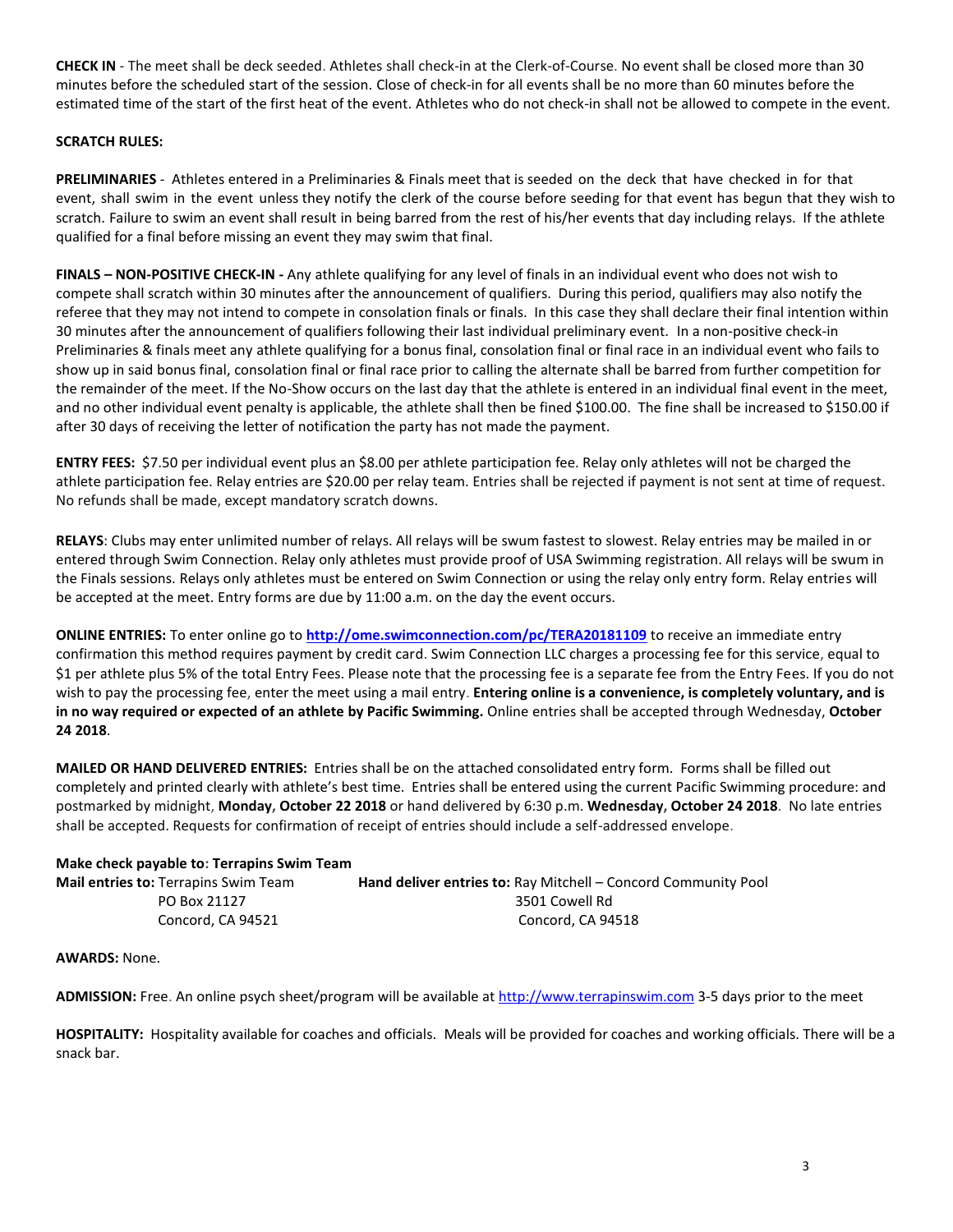# **ORDER OF EVENTS**

| <b>EVENT#</b> | <b>Friday Nov 9</b> | <b>EVENT#</b> |
|---------------|---------------------|---------------|
|               | 1000 FREE*          |               |
|               | 400 IM*             |               |

 **\***EVENTS 1 & 2 AND EVENTS 3 &4 WILL ALTERNATE WOMEN/MEN BY HEAT, FASTEST TO SLOWEST

| <b>Saturday Nov 10</b> |                    |    |  |  |  |  |  |  |
|------------------------|--------------------|----|--|--|--|--|--|--|
| <b>EVENT#</b>          | <b>EVENT#</b>      |    |  |  |  |  |  |  |
| 5                      | 200 FREE RELAY**   | 6  |  |  |  |  |  |  |
| 7                      | 200 BACK           | 8  |  |  |  |  |  |  |
| 9                      | 50 FREE            | 10 |  |  |  |  |  |  |
| 11                     | 200 I.M.           | 12 |  |  |  |  |  |  |
| 13                     | <b>100 FLY</b>     | 14 |  |  |  |  |  |  |
| 15                     | <b>200 FREE</b>    | 16 |  |  |  |  |  |  |
| 17                     | 200 BREAST         | 18 |  |  |  |  |  |  |
| 19                     | 400 MEDLEY RELAY** | 20 |  |  |  |  |  |  |
| 101                    | 1650 FREE***       |    |  |  |  |  |  |  |

|               | <b>Saturday Nov 10</b> |               | <b>Sunday Nov 11</b> |                    |     |  |  |
|---------------|------------------------|---------------|----------------------|--------------------|-----|--|--|
| <b>EVENT#</b> | <b>EVENT</b>           | <b>EVENT#</b> | <b>EVENT#</b>        | <b>EVENT#</b>      |     |  |  |
| 5             | 200 FREE RELAY**       | 6             | 21                   | 200 MEDLEY RELAY** | 22  |  |  |
| 7             | 200 BACK               | 8             | 23                   | <b>200 FLY</b>     | 24  |  |  |
| 9             | 50 FREE                | 10            | 25                   | <b>100 FREE</b>    | 26  |  |  |
| 11            | 200 I.M.               | 12            | 27                   | 100 BREAST         | 28  |  |  |
| 13            | <b>100 FLY</b>         | 14            | 29                   | <b>500 FREE</b>    | 30  |  |  |
| 15            | <b>200 FREE</b>        | 16            | 31                   | 100 BACK           | 32  |  |  |
| 17            | 200 BREAST             | 18            | 33                   | 400 FREE RELAY**   | 34  |  |  |
| 19            | 400 MEDLEY RELAY**     | 20            |                      | 1650 FREE***       | 102 |  |  |
|               |                        |               |                      |                    |     |  |  |

\*\*Relays will be swum in the order above during finals \*\*\*1650 will be swum at the end of prelims fast to slow

Time standards may be found at:<http://www.pacswim.org/swim-meet-times/standards>